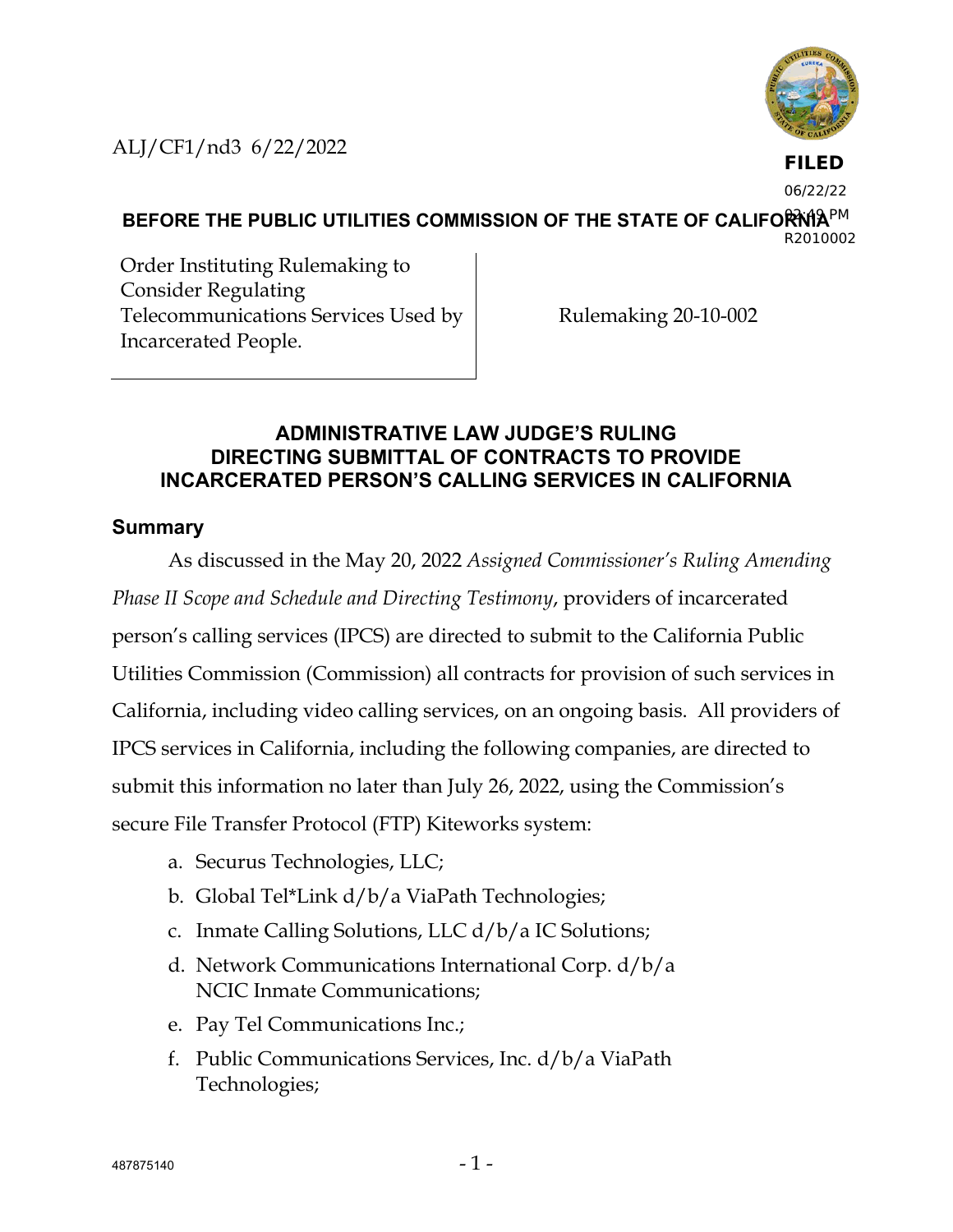- g. Telmate, LLC d/b/a ViaPath Technologies; and
- h. Value-Added Communications, Inc. d/b/a ViaPath Technologies.

Files shall be transmitted using the secure FTP Kiteworks system to Kim Hua [\(kim.hua@cpuc.ca.gov\)](mailto:kim.hua@cpuc.ca.gov) as described at the June 16, 2022 workshop and in Attachment 1 to this ruling.

The Commission will permit individuals with signed and filed Protective Orders in this proceeding to view and download submitted contracts.[1](#page-1-0) Note that signed, filed Protective Orders pertain to individuals, not organizations, and must include any support personnel that may be handling documents marked as confidential.

Providers shall carefully review the Commission's General Order 66-D prior to submitting contracts in response to this ruling.[2](#page-1-1) Providers shall use restraint in their claims of confidentiality when submitting the contracts. Specifically, providers shall limit their claims of confidentiality to the paragraph or sentence scale, rather than asserting that entire pages or documents are confidential. This is appropriate given that the contracts we request address incarceration facilities under government jurisdiction and will generally already be available in the public domain.

Finally, providers shall submit contract amendments and any new contracts on an ongoing basis.

<span id="page-1-0"></span><sup>1</sup> *See* Appendix 1 to the November 29, 2021 *Assigned Commissioner's Scoping Memo and Ruling Extending Statutory Deadline.*

<span id="page-1-1"></span><sup>2</sup> Available as of May 16, 2022 at: [https://www.cpuc.ca.gov/Home/Proceedings-and-Rulemaking/CPUC-general-orders.](https://www.cpuc.ca.gov/Home/Proceedings-and-Rulemaking/CPUC-general-orders)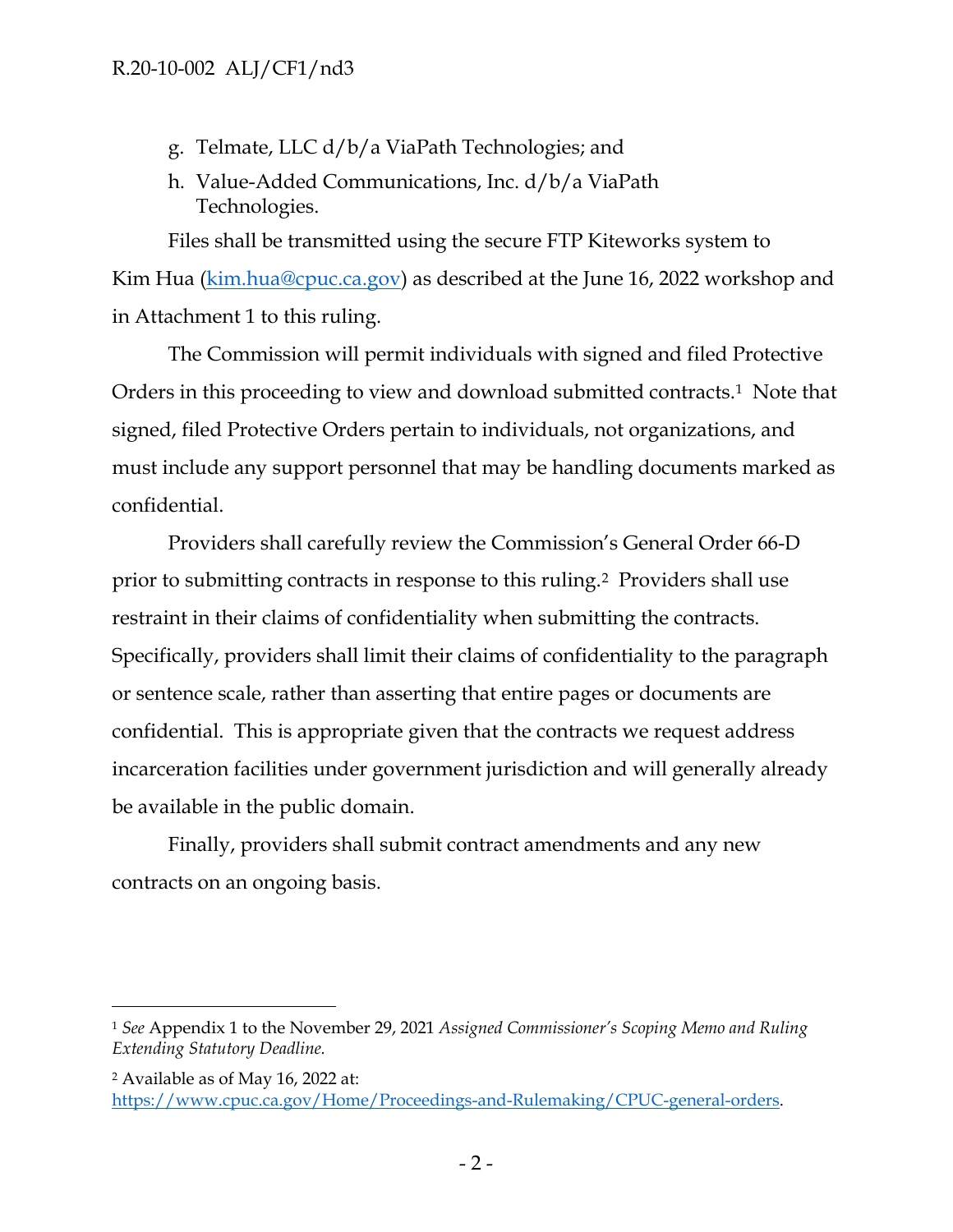## **IT IS RULED** that:

1. All providers of incarcerated person's calling services (IPCS) in California — including Securus Technologies, LLC; Global Tel\*Link d/b/a ViaPath Technologies; Inmate Calling Solutions, LLC d/b/a IC Solutions; Network Communications International Corp. d/b/a NCIC Inmate Communications; Pay Tel Communications Inc.; Public Communications Services, Inc. d/b/a ViaPath Technologies; Telmate, LLC d/b/a ViaPath Technologies; and Value-Added Communications, Inc. d/b/a ViaPath Technologies — shall submit to the California Public Utilities Commission all contracts for provision of IPCS in California, including video calling services, on an ongoing basis.

2. Incarcerated person's calling services providers shall submit this information to Kim Hua [\(Kim.Hua@cpuc.ca.gov\)](mailto:Kim.Hua@cpuc.ca.gov) no later than July 26, 2022, using the California Public Utilities Commission's secure File Transfer Protocol Kiteworks system, and shall use the naming protocol described in Attachment 1.

3. Incarcerated person's calling services (IPCS) providers shall submit any and all contract amendments and new contracts addressing California IPCS, including video services, to the California Public Utilities Commission (Commission) on an ongoing basis using the Commission's secure File Transfer Protocol Kiteworks system, addressing the transmittal to Kim Hua [\(Kim.Hua@cpuc.ca.gov\)](mailto:Kim.Hua@cpuc.ca.gov) and using the naming protocol described in Attachment 1.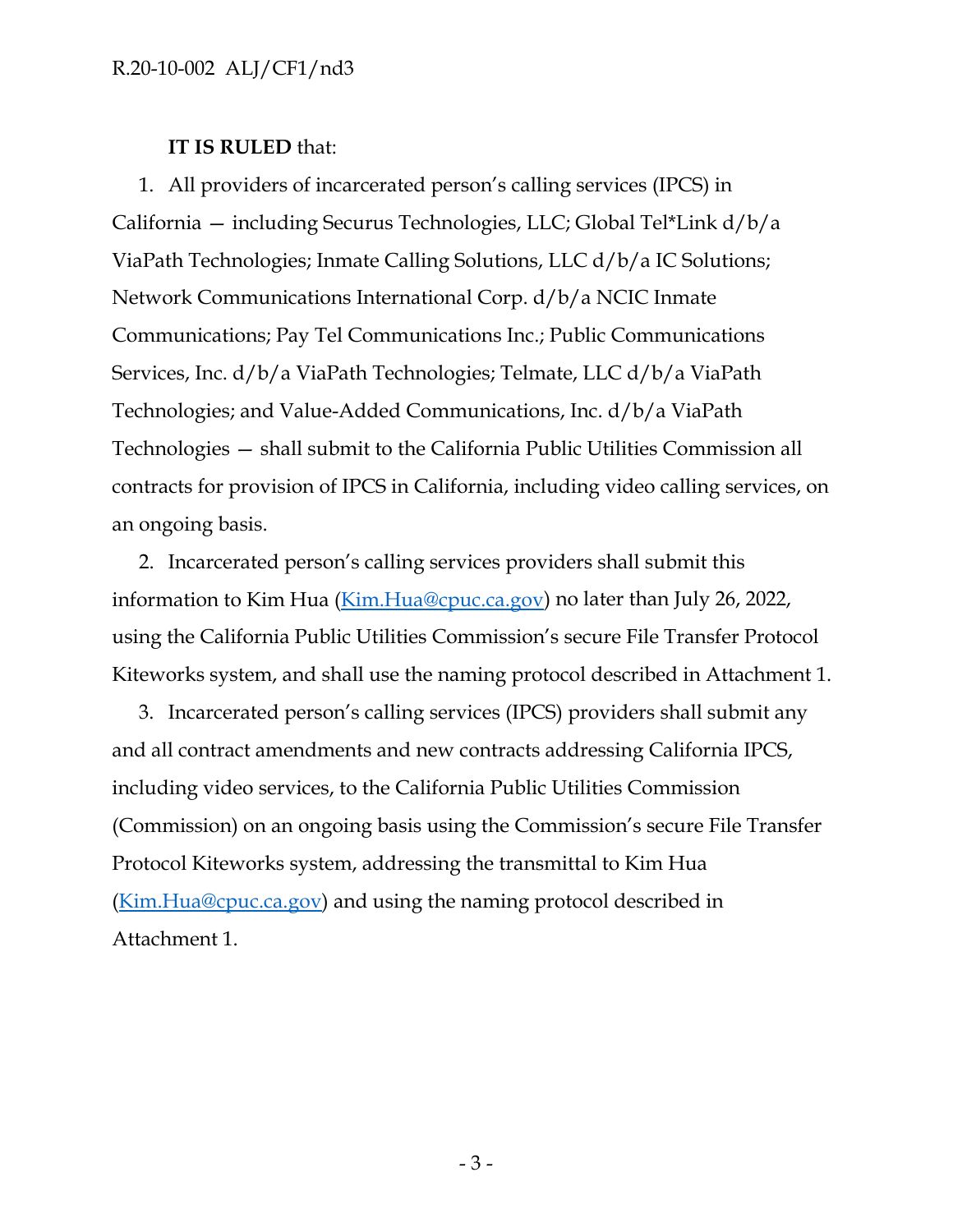4. When submitting the contracts, incarcerated person's calling services providers shall limit their claims of confidentiality to the paragraph or sentence scale, rather than asserting that entire pages or entire documents are confidential.

Dated June 22, 2022, at San Francisco, California.

/s/ CATHLEEN A. FOGEL

Cathleen A. Fogel Administrative Law Judge